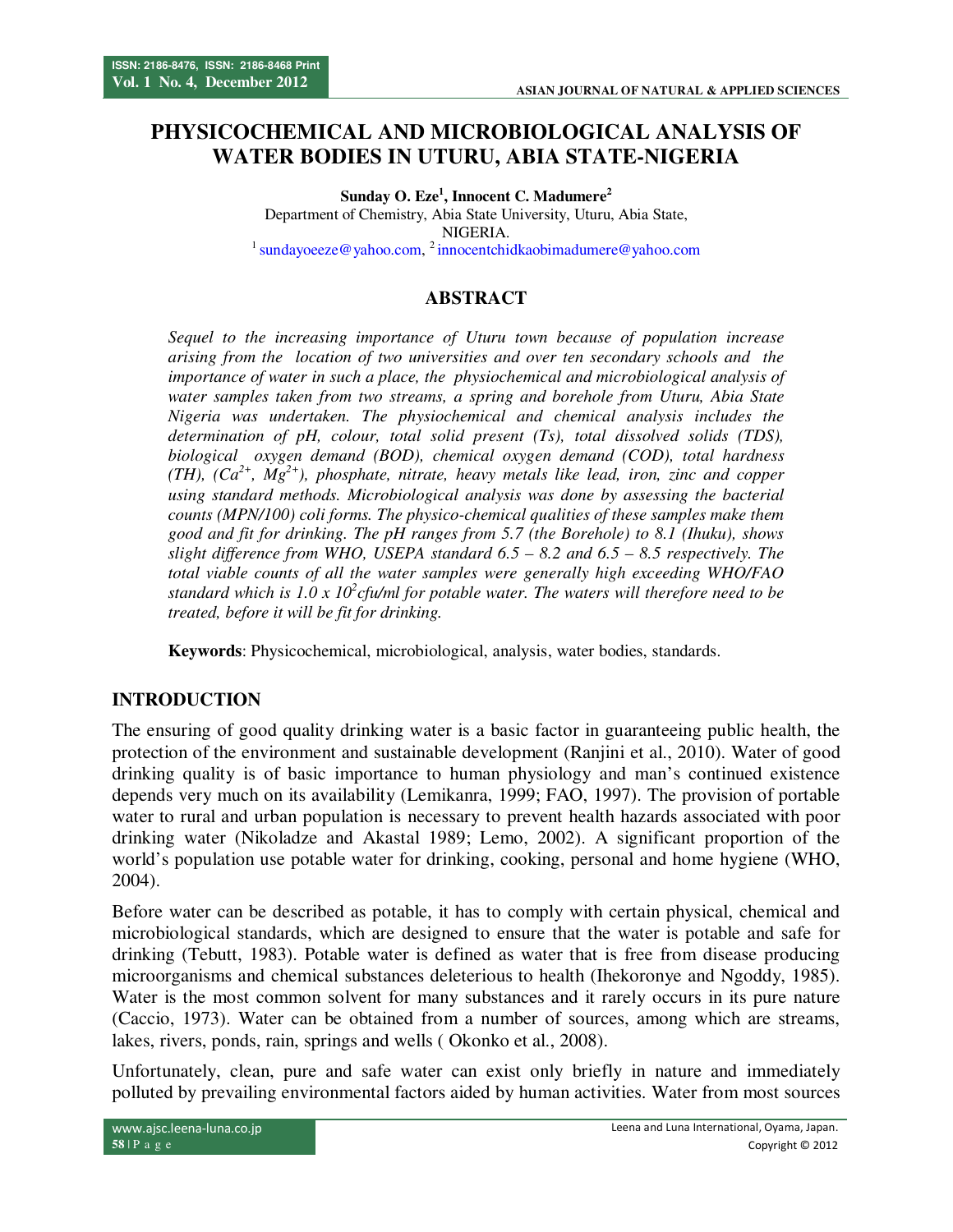is therefore unfit for immediate consumption without some sort of treatment (Okonko et al., 2008).

The consequences of waterborne disease - diarrhoea,stomach cramps etc, have been well established but nitrate contamination just as deadly, consequent to the realization of potential health hazard that may result from contaminated drinking water from any source is therefore of primary importance because of the danger and risk of water borne diseases (Edema et al., 2001). The original sources of many drinking waters are often dirty and rich in aquatic microbes, some of which could be dangerous to man if they enter the human body.

In many developing countries, availability of water has become a critical and urgent problem and it is a matter of great concern to families and communities depending on non-public water supply system.

Conformation with physiochemical and microbiological standards is of special interest because of the capacity of water to spread diseases within a large population. Although, the standards vary from place to place, the objective anywhere is to reduce the possibility of spreading water borne diseases to the barest minimum in addition to being pleasant to drink, which implies that it must be wholesome and palatable in all respects (Edema et al., 2000).

The principal objectives of municipal water are the production and distribution of safe water that is fit for human consumption (Lemikanra, 1999).

A good knowledge of the chemical qualities of raw water is necessary so as to guide its suitability for use. This work is therefore an attempt to examine the different sources of drinking water in Uturu and environs compared with standard table water in conformity to microbiological and physicochemical standard for potable water samples. This work is necessary because of the increasing population of the area due to the location of two universities within the area- the state owned Abia State University, Uturu and the private Gregory University, Amokwe Achara, Uturu. This is to safeguard the life of staff and students of the universities and over twelve secondary schools and many primary schools and the host communities.

# **MATERIALS AND METHODS**

The samples for this analysis were collected with two-litre sterile polyvinyl chloride (PVC) plastic water bottles from four (4) designated sampling point in Uturu streams and borehole. These samples were collected from two streams- Ihuku and Aku, a spring– Nwaogba and the artificial water borehole in HopevilleUturu all in Isuikwuato Local Government area, Abia State, Nigeria on  $9<sup>th</sup>$  of January, 2012.

The water samples were collected for both physiochemical and microbiological analysis. Samples were collected during the day at 9.00 am, 12.00 pm and 3.00 pm from each sampling point. The objective of the sampling was to collect a portion of material small enough in volume to be conveniently transported to and in lab, while still accurately representing the material being sampled. The preservation method for storage was refrigeration.

Water samples were analysed for physiochemical and microbiological quality and chemical characteristic were determined by the methods of FAO (1997), James (1995), ICMSF 1978 etc, the pH was determined using a Micro Computer pH meter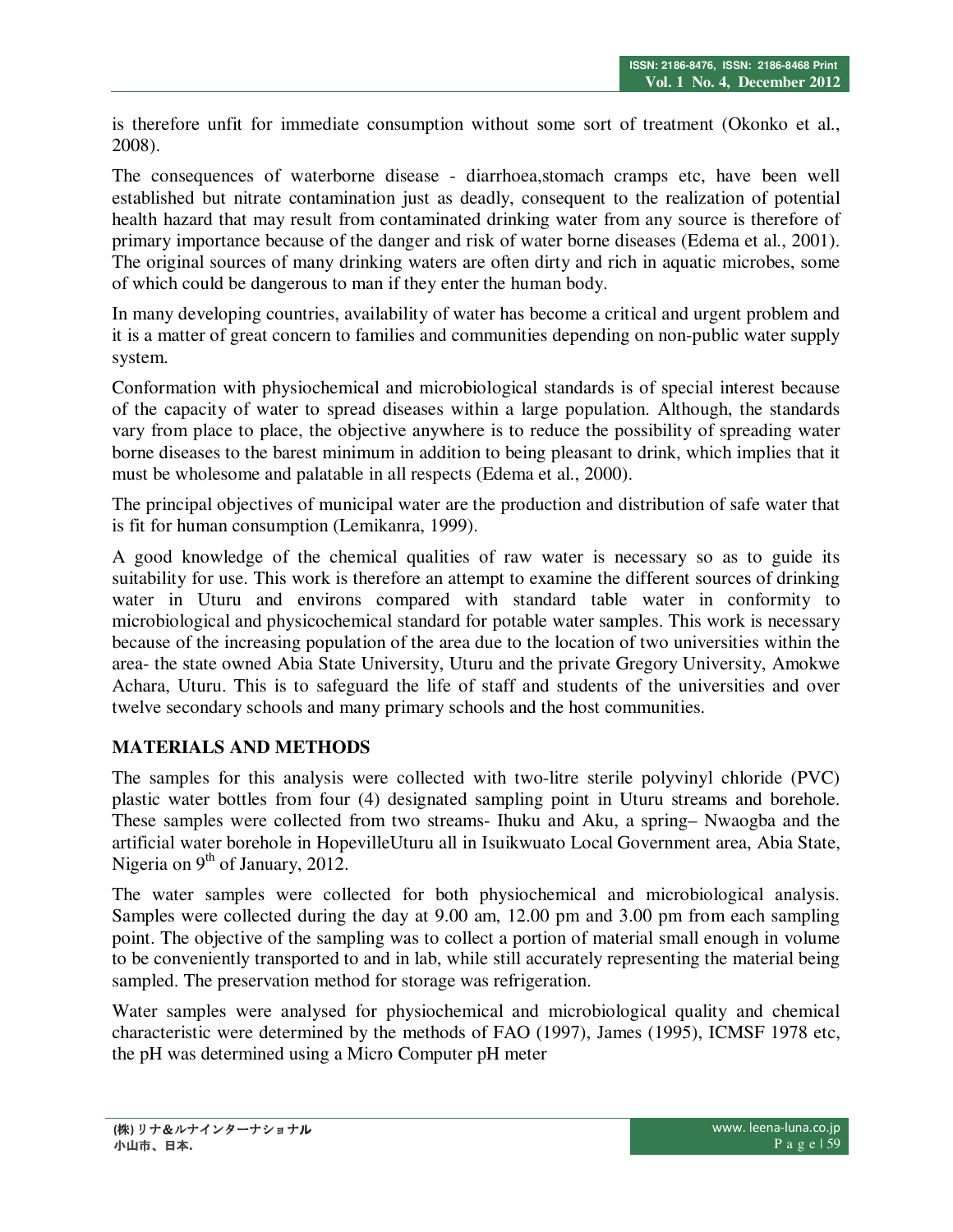## **RESULTS AND DISCUSSION**

The results of the physicochemical analysis, the metallic analysis and the microbial counts of the water samples are shown in tables 1, 2 and 3 respectively. Several physiochemical parameters of freshly collected water samples from Ihuku, Aku, Nwaogba and borehole comply with the WHO's standard for drinking water.

The colours of these water samples are unobjectionable. This falls within the standard that is acceptable to international bodies like W.H.O, EU, EPA.

The pH range of 65-8.1 (for Ihuku, Aku, Nwaogba) could be considered as being within the acceptable range for natural water, except a deviation recorded for the artificial underground water (borehole) with pH value of 5.7. According to Medera *et al* (1982) the pH of most natural water range from 6.5-8.5 which is a deviation from neutral 7.0 as a result of the  $CO<sub>2</sub>/bicarbonate$ equilibrium.

The temperature range of  $26.5-31.0$  <sup>O</sup>C of the water samples is believed to have been influenced by the intensity of sunlight. The Ihuku and Aku stream have higher values  $(31^{\circ}$ C and  $30^{\circ}$ C respectively) which may be due to exposure to sunlight. Nwaogba and the Borehole have lower ranges of temperature 26.5 and 29.0 respectively which may due to shades especially Nwaogba that is shaded by many trees (Mulusky, 1974).

| <b>Parameter</b>  | <b>Ihuku</b>         | Aku                  | <b>Nwaogba</b>       | <b>Bore hole</b>     | <b>WHO</b>           | <b>USEPA</b> |
|-------------------|----------------------|----------------------|----------------------|----------------------|----------------------|--------------|
| Colour            | Unobjection-<br>able | Unobjection-<br>able | Unobjection-<br>able | Unobjection-<br>able | Unobjection-<br>able | 10mgpt/<br>1 |
| pH                | 8.1                  | 7.8                  | 6.5                  | 5.7                  | $6.5 - 8.2$          | $6.5 - 8.5$  |
| Temp $^{\circ}$ C | 31.0                 | 30.5                 | 26.5                 | 29.0                 | <25                  | <25          |
| Total solids      | 733.33 4             | 540 10               | 25.5 5.0             | 45.0 7.6             | 500-1000             | No limit     |
| <b>TDS</b>        | 588.33               | 345.00               | 21.67                | 41.67                | <600                 | No limit     |
| Total solids      | 145.00               | 105.00               | 3.00                 | 5.00                 | < 500                | No limit     |
| BOD (mg/L)        | 3.70                 | 2.73                 | 1.69                 | 1.99                 | $\leq$ 4             | $\leq$ 4     |
| COD(mg/L)         | 9.20                 | 9.10                 | 6.57                 | 6.70                 | <10                  | <10          |
| Nitrate           | 23                   | 16.97                |                      |                      | 50                   | 50           |
| Phosphate         | 47.58 0.6            | 42.58 0.6            | 6.17 0.1             | 22.17 0.1            | N0 limit             | No limit     |
| Sulphate          | 248.58               | 188.53               | 3.43                 | 15.11                | 500                  |              |
| Total<br>Hardness | 30.07                | 29.70                | 15.42                | 38.46                | 100                  |              |

**Table 1. The Physicochemical Properties of the Uturu Water Bodies**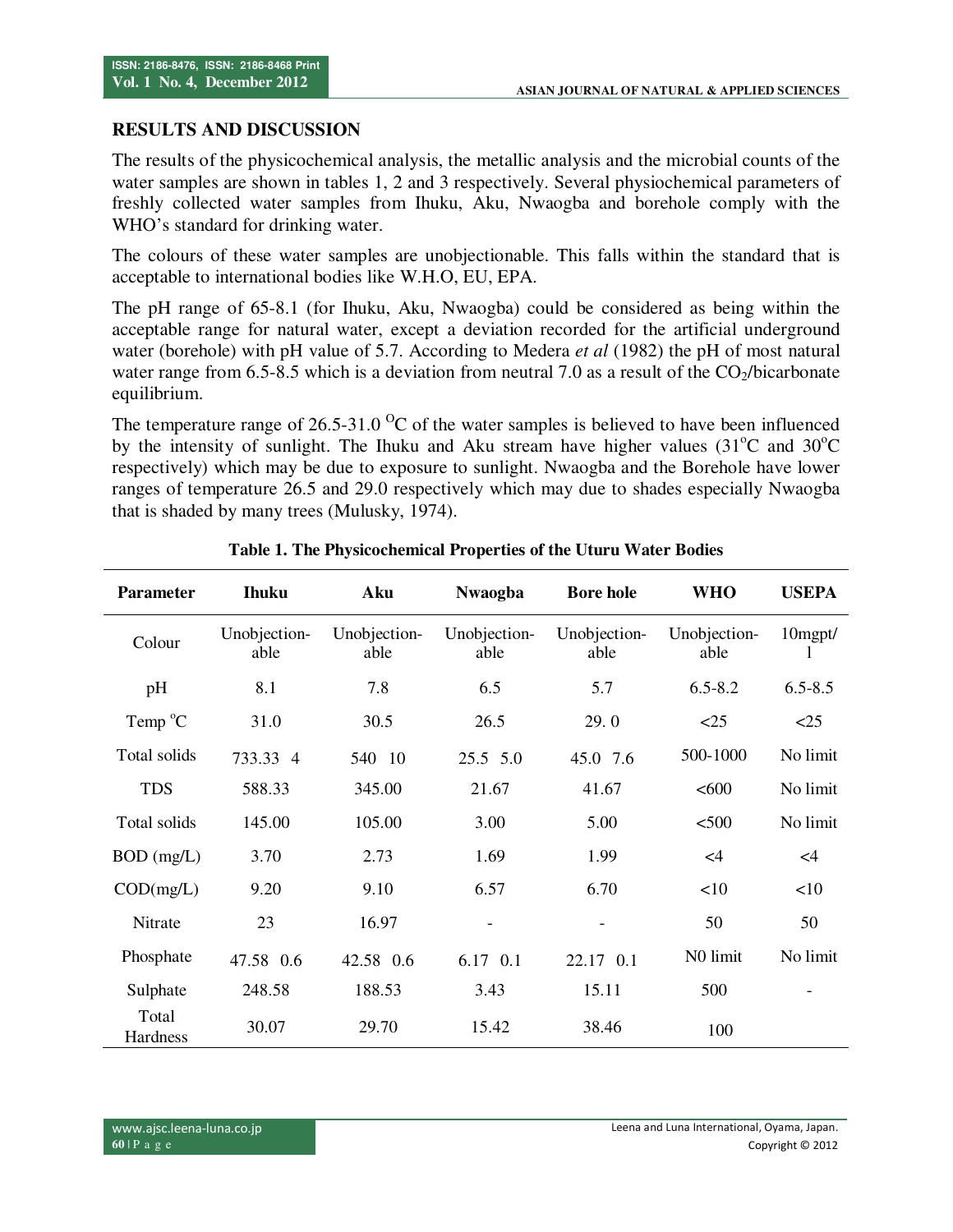| <b>Parameter</b>             | <b>Thuku</b> | Aku   | <b>Nwaogba</b>           | <b>Bore hole</b> | WHO          | <b>USEPA</b> |
|------------------------------|--------------|-------|--------------------------|------------------|--------------|--------------|
| Calcium $(mg/L)$             | 20.03        | 18.70 | 9.02                     | 32.06            | 75           | 75-100       |
| Magnesium(mg/L)              | 10.04        | 11.00 | 6.40                     | 6.40             | —            |              |
| Lead $(mg/L)$                | 0.08         | 0.04  | 0.02                     | 0.02             | 0.05         | 0.05         |
| Iron(mg/L)                   | 6.60         | 3.20  | 0.04                     | 1.85             | 0.3          | 0.3          |
| $\text{Zinc} \text{ (mg/L)}$ | 2.45         | 1.3   | $\overline{\phantom{0}}$ | 0.15             | 0.5          | 0.51         |
| Copper $(mg/L)$              | 0.18         | 0.08  | $\overline{\phantom{0}}$ | 0.02             | $0.05 - 1.5$ | No limit     |

**Table 3. Toxic/ Heavy Metallic Analysis** 

## **Microbiological Properties**

#### **Total Viable Counts**

| <b>Samples</b>         | (Mean Total Viable Counts) cfu/mL |
|------------------------|-----------------------------------|
| Ihuku stream           | $6.83 \times 10^{4}$              |
| Aku stream             | 5.83 $x10^4$                      |
| Nwaogba spring         | $3.93 \times 10^{4}$              |
| Hopeville borehole     | $4.00 \times 10^{4}$              |
| W H O Standards        | $1.00 \times 10^{2}$              |
| <b>USEPA Standards</b> | $1.00 \times 10^{2}$              |
|                        |                                   |

**Table 2. Bacterial load (TVC) cfu/ml** 

Biological Oxygen Demand (BOD) measures the amount of oxygen used by microorganisms in this case bacterium, to oxidize organic matter present within the samples (Nielson, 2004). Water samples with the BOD less than 4.0mg/L are considered clean. From the table 4.2A the BOD ranges from 1.9-3.70mg/L. This means that these are clean water samples. (Rajini et al., 2010).

According to Rajini*et al* (2010), the WHO standard for COD of good quality water is < 10mg/L. If the COD is higher it will contain greater number of microorganisms.COD is a measure of the capacity of water to consume oxygen during the decomposition of inorganic chemicals such as nitrate and ammonia. The COD is related to the BOD. However, BOD only measures the amount of oxygen consumed by microbial oxidation and is most relevant to water rich in organic matter (Franson, 1975). The COD of these water samples are normal. This makes Ihuku and Aku streams as well as Nwaogba spring and the bore hole good potable and domestic water.

The level of nitrate in the water samples is low generally. The WHO standard for nitrate is 50mg/L and above this limit may cause cyanosis disease or blue baby syndrome in infants less than 3months (WHO, 2006).

No amount of phosphate in water is believed to have effects on human health (EPA, 1995). Phosphate has no significant adverse effect on man's health. However, too much phosphate in water could lead to eutrophication. The level of phosphate in all the water samples is low. Therefore, they are good both for drinking and domestic uses.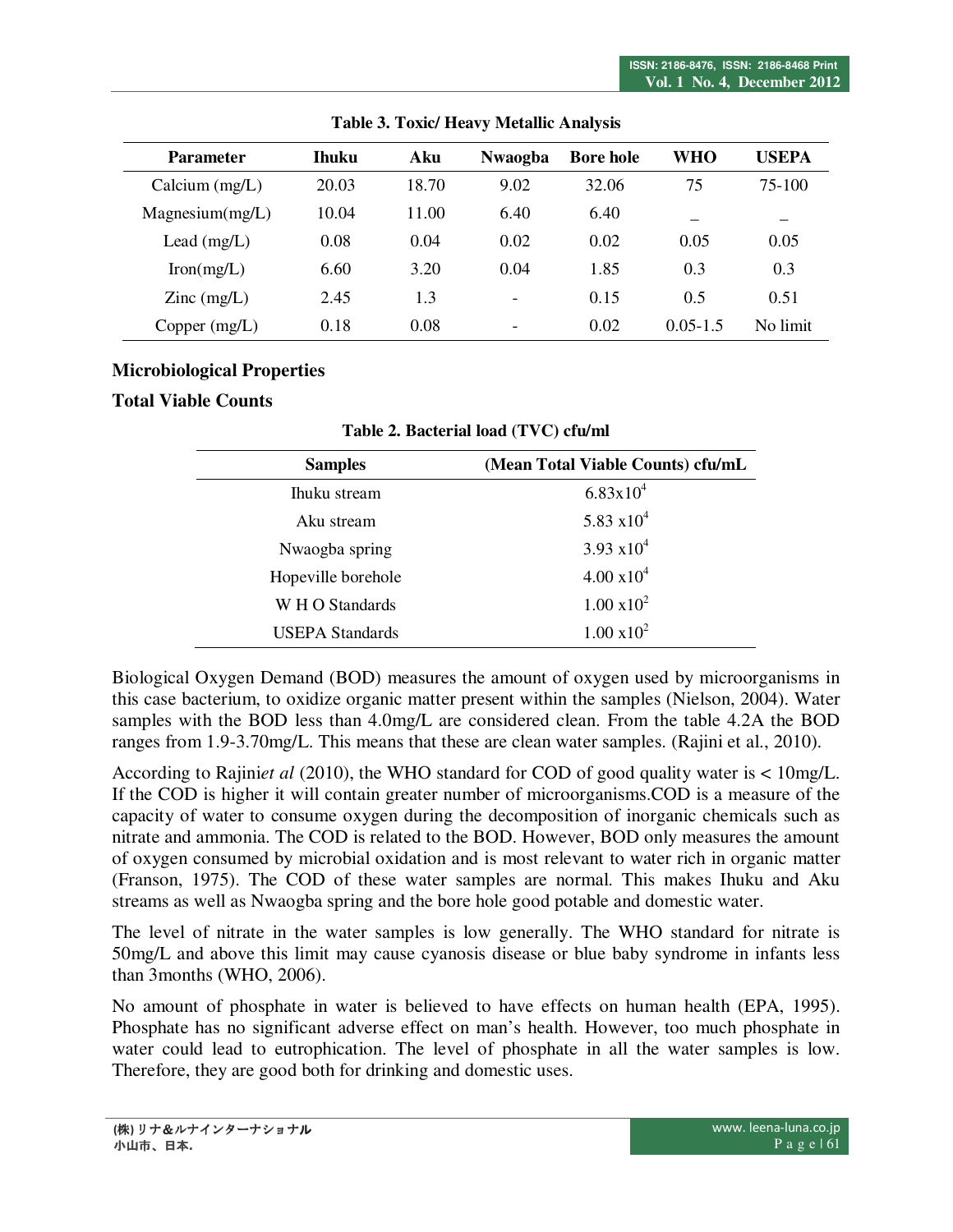The levels of sulphate in these water samples are low. The level of sulphate recommended by WHO is 500mg/L. Level of sulphate has no effect to adults but young children are very sensitive to sulphate. People that are not use to drinking water with high level of sulphate can experience diarrhoea. For a safety measure, water with sulphate level above 400mg/L should not be used in preparation of baby food. Reverse osmosis (RO) can be used in treating sulphate problems in water (WHO, 2006).

The total solid present in Ihuku stream and Nwaogba show higher values of TS, 733.33 and 540mg/L respectively. This shows that they fall within the range given by W.H.O. The Nwaogba spring and the Borehole have low values of total dissolved solids 25.5 and 40.0 mg/L respectively.

According to WHO (2006) the acceptable level of TS ranges from 500-2000mg/L with the range 500-1000mg/L being good for potable and domestic uses while above 1000 is acceptable for industrial water. This makes all these water good for drinking and other domestic uses. (WHO, 2006; USEPA, 1995 and UNEP,2002).

The level of total dissolve solids (TDS) Ihuku is slightly higher, then, all of them are within the recommended range 500 and above.TDS may affect the aesthetic Quality of water, interfered with washing clothes and corroding plumbing fixtures. The total hardness of these water samples shows that all the water one soft water. The standard in TH is 0.5 -50.0mg/L consider soft 100- 150mg/L is moderately soft water. From the table the values attained were not up to 50mg/L that means they are soft water and good for both drinking and other domestics work. For aesthetic reasons, a limit of 500mg/L is typically recommended for potable water supplies (WHO, 2006). So are they all good for any use.

The level of calcium in the water sample is very low. This makes these waters soft water. Calcium has no effect on human health in water, but it can cause hardness problem risk.

The level of magnesium in all these water samples is very low. This makes them good for drinking. High level of magnesium in water can increase the water hardness and can also cause total dissolve solids problems (WHO, 2006).

The level of lead from the table data shows the Ihuku has higher content 0.08 which is moderately considerable; Aku has 0.04 mg/l. But Nwaogba and borehole have low lead contents. The higher values lead of in the streams samples may be caused by run-off water from residential area or waste from domestic work like paints etc. The higher level of lead may cause health problems like cancer, anaemia etc.

The level of deviation of Iron in all samples is very high compared with EPA standard 0.3mg/L. Ihuku stream is 6.60mg/L and Aku is 3.20mg/L and the borehole 1.85mg/L while Nwaogba is 0.4mg/L. This may be due to the nature of the metal, that it is strongly absorbed to soil and more easily dissolved in minutely-negligible amounts. Another contributory factor may be the presence of a metal waste deposit site near the streams with drawn "rust water" during erosion into these water bodies especially Ihuku and Aku streams (EPA, 1995).*Iron* when presence in high detectable amounts can affect the flavour of tea, coffee and alcoholic beverages. It can also promote the growth of iron bacteria in water and also makes the water distasteful (Yagoub and Ahmed, 2009).

The level of zinc in water is high Ihuku and Aku streams 2.45 and 1.3mg/L respectively. The spring water (Nwaogba) has no zinc detection and the borehole has 0.15mg/L. Zinc is needed in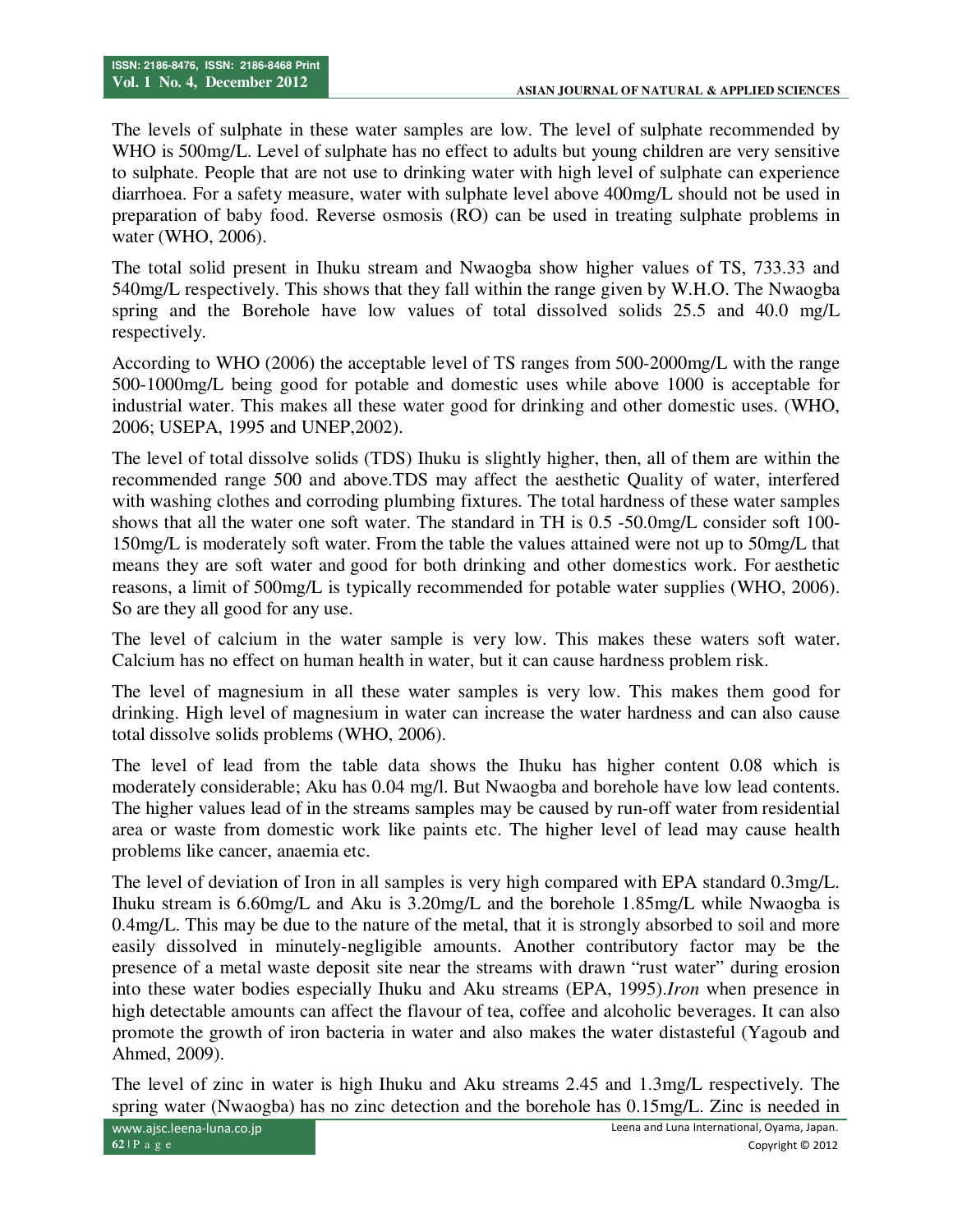man's foods. In pregnancy zinc deficiency may cause growth retardation in the foetus. But high levels of zinc may cause adverse health effects like anaemia and injury to the pancreas and kidney, disturb protein metabolism and cause arteriosclerosis (Noakes et al., 2008). This level of zinc makes them fit for drinking.

Copper level of the water samples was good. The range of copper was b/w 0.02- 0.88 mg/L the standard given by WHO (1995) on copper content range is 0.05- 1.5 mg/L. these water sample are almost free of copper contaminants, this also make them good for drinking and also domestic uses.

Microbiological analysis of the water bodies is shown in table 3. Total viable count (TVC) indicates that the microbial count were too high in these samples. Ihuku and Aku have higher counts i.e. 68.33 x  $10^4$  and 58.33x10<sup>4</sup> cfu/ml respectively, and Nwaogba and the Borehole show lower values of 3.93 x  $10^4$  and 4.0 x  $10^4$ . The report of Edama (2006) which indicates that the presence of bushes and shrubs around water bodies makes it likely and possible that some individuals may have been coming around to drink water thereby passing out faeces into the stream water.

In general low pH values obtain in analysed sample might be due to level of  $CO<sub>2</sub>$  in water which may consequently affect the bacterial count. (Edama et al., 2001). Iron is known to promote the growth of "iron bacterial" in the water and also makes the water distasteful. WHO state that 0.3mg/l of iron does not affect the taste of water (Rajini et al., 2010).

# **CONCLUSION AND RECOMMENDATIONS**

This study concluded that the drinking water quality in Uturu needs a serious effort in limiting the numbers of microbial organisms released into the system. The microbial level render them unfit for human consumption though they can be used for other purposes water should meet different quality specification depending on the particular uses. Portable and domestic water should be harmless for the health of man and other domestic uses (Rajini et al., 2010; Okonko et al., 2008).

According to WHO and USEPA recent news and reports, most tap, boreholes, streams and rivers water in use are not safe for drinking due to heavy industrial and environmental pollution. Toxic chemical, heavy metal and bacteria in water make people sick while exposing them to long term health condition. Water quality should be controlled in order to minimize acute problem of water related disease which are endemic to health of man. (Okonko et al., 2008).

Therefore, an effective and thorough sanitary condition should be given to these water bodies in order to maintain a good water quality.

# **ACKNOWELEDGEMENTS**

The authors are grateful to the staff of the Central Laboratory Services Unit of National Root Crops Research Institutes, Umudike, Umuahia Abia State, Nigeria.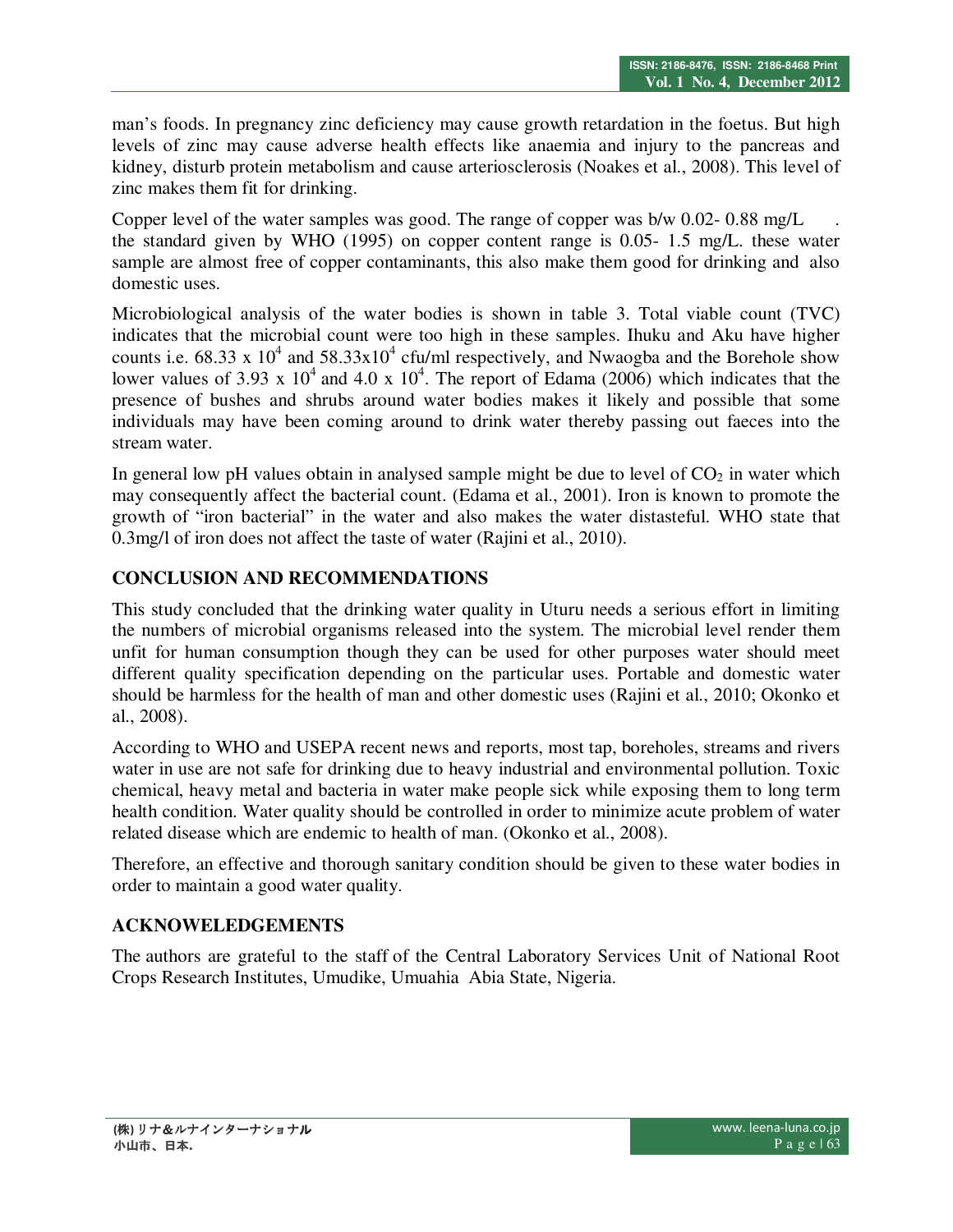#### **REFERENCES**

- APHA (1992). American Public Health Association, Guideline forpotable water . 7<sup>th</sup> edition, New York: WHO Press p8
- Edama M.D; Omemu A.M; Fapetu O.M (2001). Microbiological and physicochemical analysis of different sources of drinking water in Abeokuta, Nigeria. *Niger J. Microbial* 15(1):57- 61.
- Environmental Protection Agency (EPA) (1995). Effects of metals in drinking water. *Environ Qual,* 19(2) 16-18, 20-21.
- Environmental protection Agency (1995). *Guideline for Drinkingwater quality*. 4<sup>th</sup>ed. EPA Press. New York. pp 16,17.
- Food and Agriculture Organization (FAO) (1997a). Chemical analysis manual for food and water. *J. Agric FoodChemical,* 1(2):20-26.
- Food and Agriculture Organization (FAO) (1997b). Annual report on food Quality Control. *J. Agric FoodChemical,* 1(6):11-13
- Franson, M. A. (1975). *Standard Methods for the Examination of Water and Waste Water*. 14<sup>th</sup> ed., APHA-AWWA-WPCF, APHA Publication office,  $10115\,18^{th}$  St. NW, Washington DC,20036) pp.185-237, 301-392, 405-489.
- ICMSF (1978). International Commission on Microbiological Specification of Foods. *Food Ecology.* London: Oxford Press, pp.33-36
- Ihekoronye A.I, Ngoddy P.O (1985). *Integrated food science and technology for tropics.* Oxford: Macmillan Press, pp. 95-195.
- James C.S (1995). *The Analytical chemistry of foods.* New York: Champ and Hall, p.256
- Lamikanra, A. (1999). *Essential Microbiology for students and practitioner of*  pharmacy: Medicine and Microbiology, 2<sup>nd</sup>ed. Lagos: Amkra books, p.406.
- Lemo, O.O. (2002). *Bacteriology Determination of water with long term storage* (B.Sc. Thesis), Abeokuta: UNAA, p.40.
- Mulusky, D.S. (1974). *Ecology of Estuaries*. London: Heinemain Educational Books, pp.5-103.
- Nikoladze G.D.M Alastal S.(1989). *Water Treatment For Public and Industrial Supply.*  Moscoul: MIR Publisher , p.163*.*
- Noakes, T. D., Godwin, N., Rayner, B.L., Branken, T., Taylor, R.K. (2008). Water intoxication: a possible complication during endurance exercise. *Wilderness Environ. Med, 16(4),* 221- 227.
- Okonko,I.O; Adejoje, O.D; Ogunnusi, T.A; Fajobi, E; Shittu, O.B (2008) "Microbiological and physicochemical analysis of different water samples used for domestic purposes in Abeokuta and Ojota, Lagos Nigeria. *African Jounal of Biolechnology,* 7(5) 617-6721.
- Rajini K; Roland P; John C; Vincent R. (2010). Microbiological and physicochemical analysis of drinking water in George town. *Nature and Science,* 8 (8)261-265.

Tebutt T.H.Y. (1983). *Principles of Quality Control*. England: Pergamon, p.232.